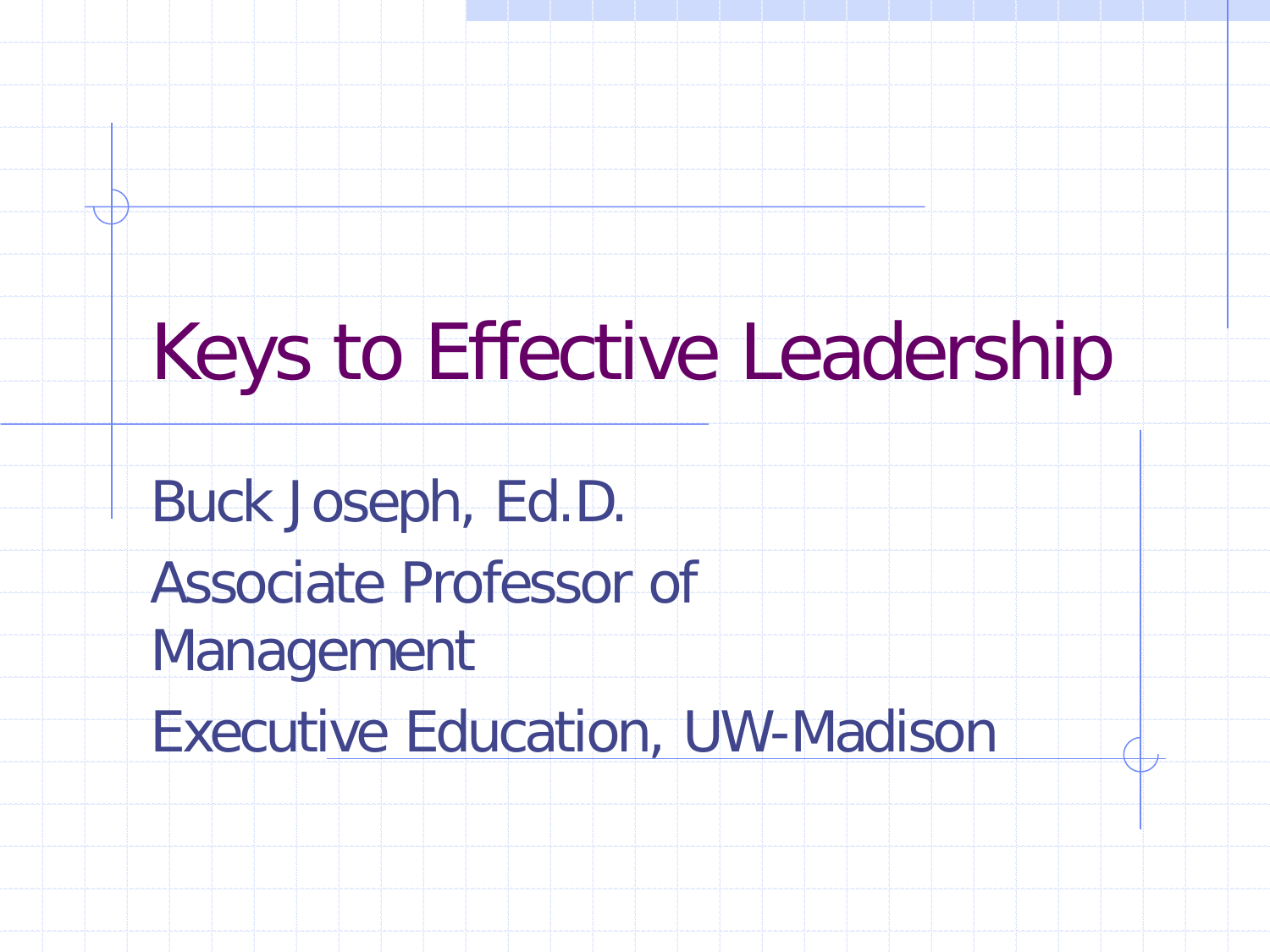## Objectives

- Clarify a definition of **leadership** and see how it **relates** to your personal best leadership experience
- Clarify **actions** leaders take to **challenge the status quo** and the **feelings** associated with such actions
- Understand the key role of **vision creation** and communication in leadership
- Clarify how leaders build **collaboration** and **cohesion** in teams
- Clarify what leaders do to **celebrate successes**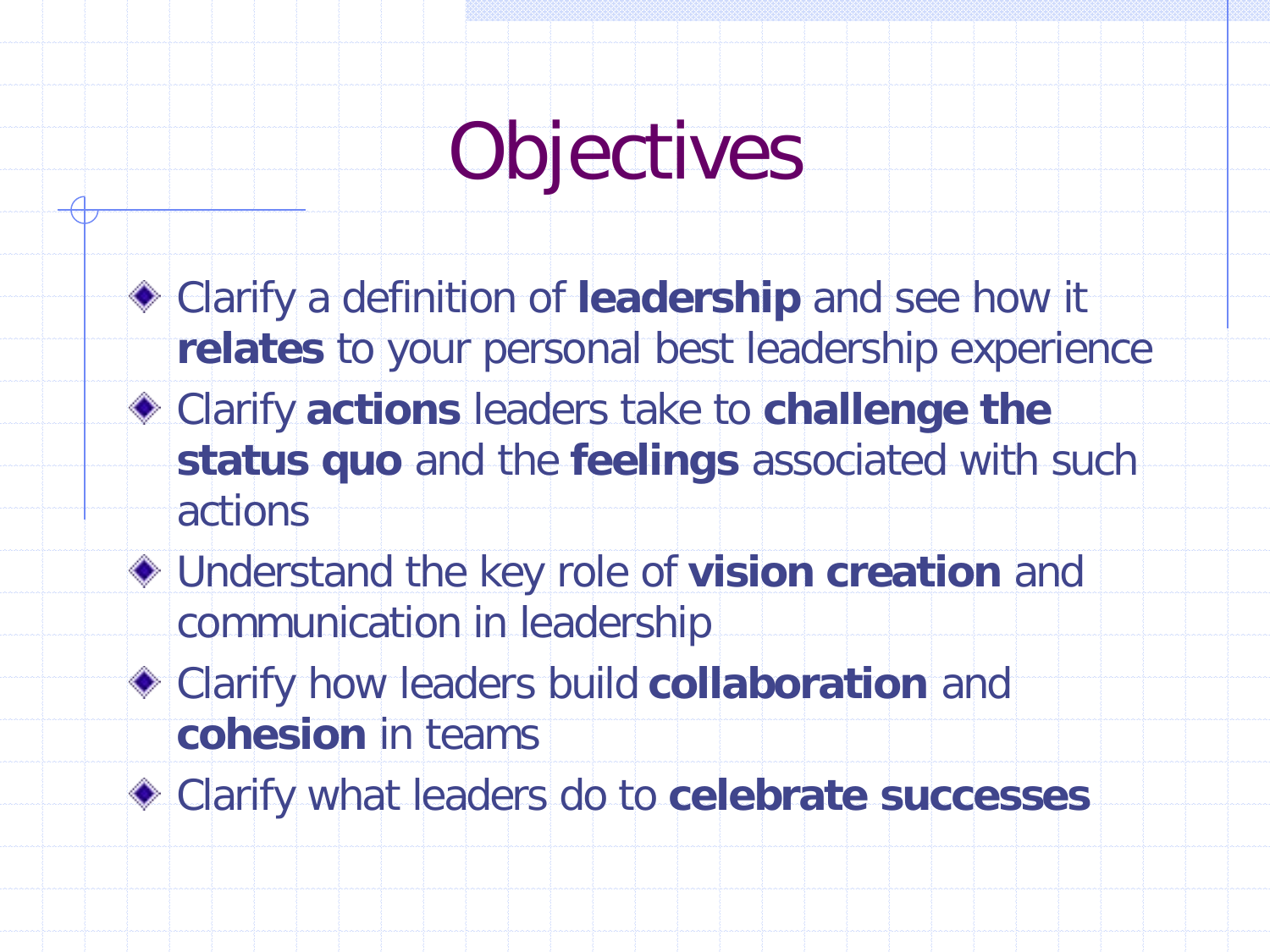**Leadership**: The **process** of **moving** yourself and others in **directions** through **mostly noncoercive** means

- **Effective**
- **Leadership**: The process of moving yourself and
- others in directions that are ultimately in the **longterm best interests** of **all** stakeholders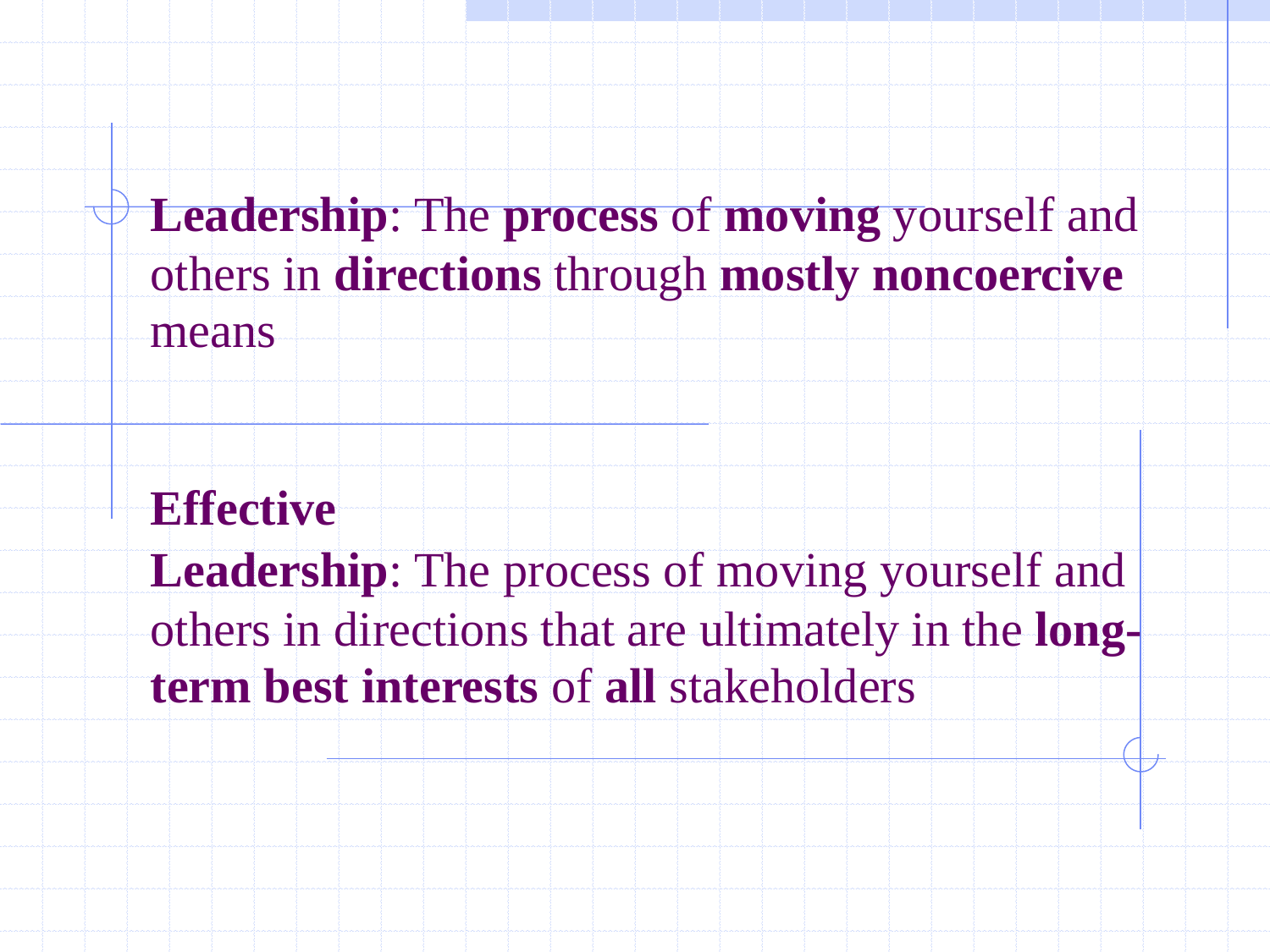# In what ways did your personal best leadership experience fit these definitions?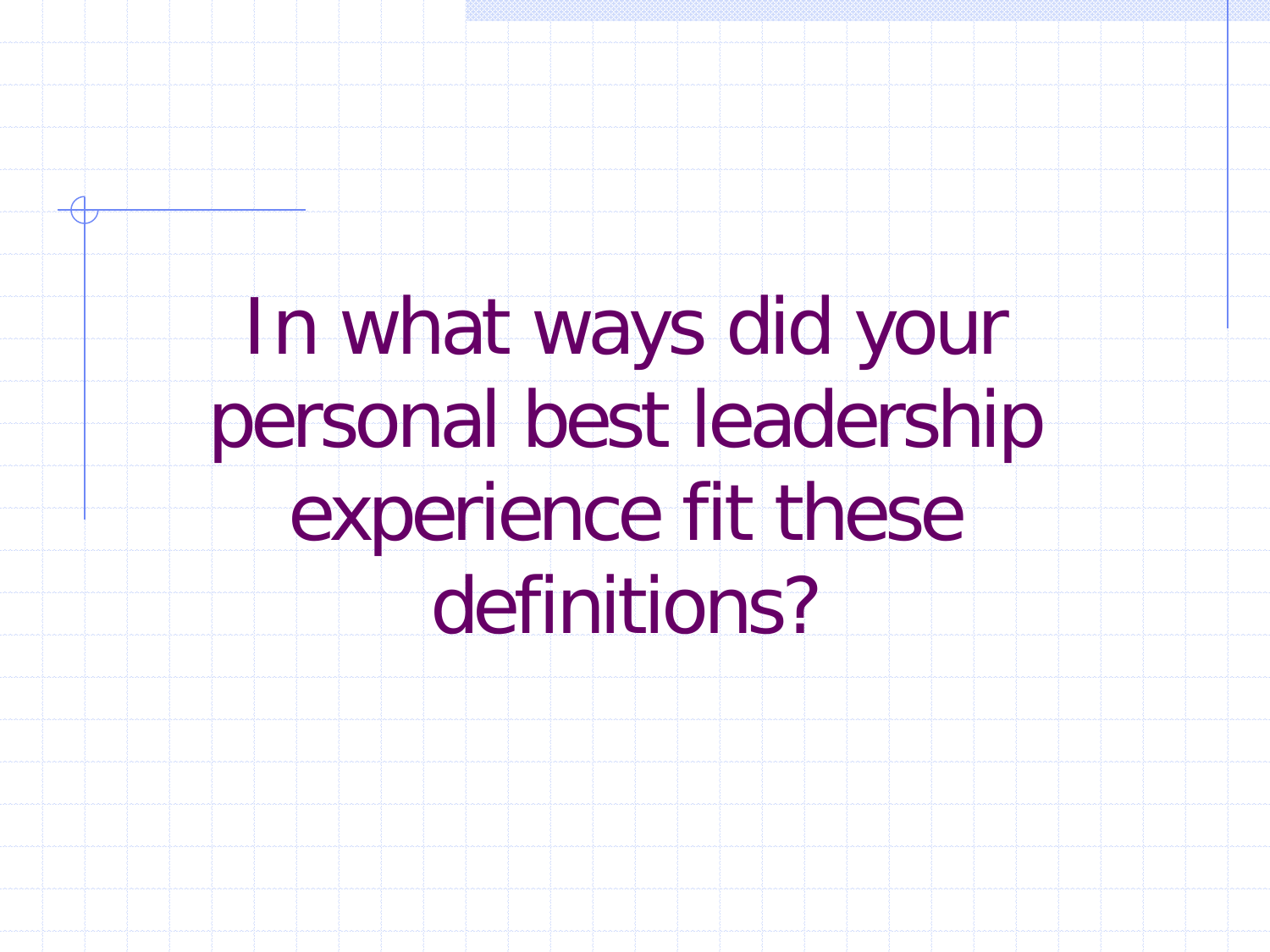### Ten Questions for Leaders

- 1. What are **my strengths** and **weaknesses**?
- 2. What are the **strengths** and **weaknesses** of my **unit** of responsibility?
- 3. Where do I need to **improve** my **leadership** ability?
- 4. Where does the **unit** need to **improve**: productivity, quality, control of costs, safety, competitiveness, personnel knowledge and skills, morale, innovation?
- 5. What are our **opportunities** for small and big wins?
- 6. What should be our common **vision** and **purpose**?
- 7. How do I **inspire** and **motivate myself** and **others** to support, commit to, and work to accomplish our common vision and purpose?
- 8. What do I need to do to build a **cohesive, productive team**?
- 9. What do the **people** in the unit **need** to do their best?
- 10. How can we put more **joy** and **celebration** into our efforts?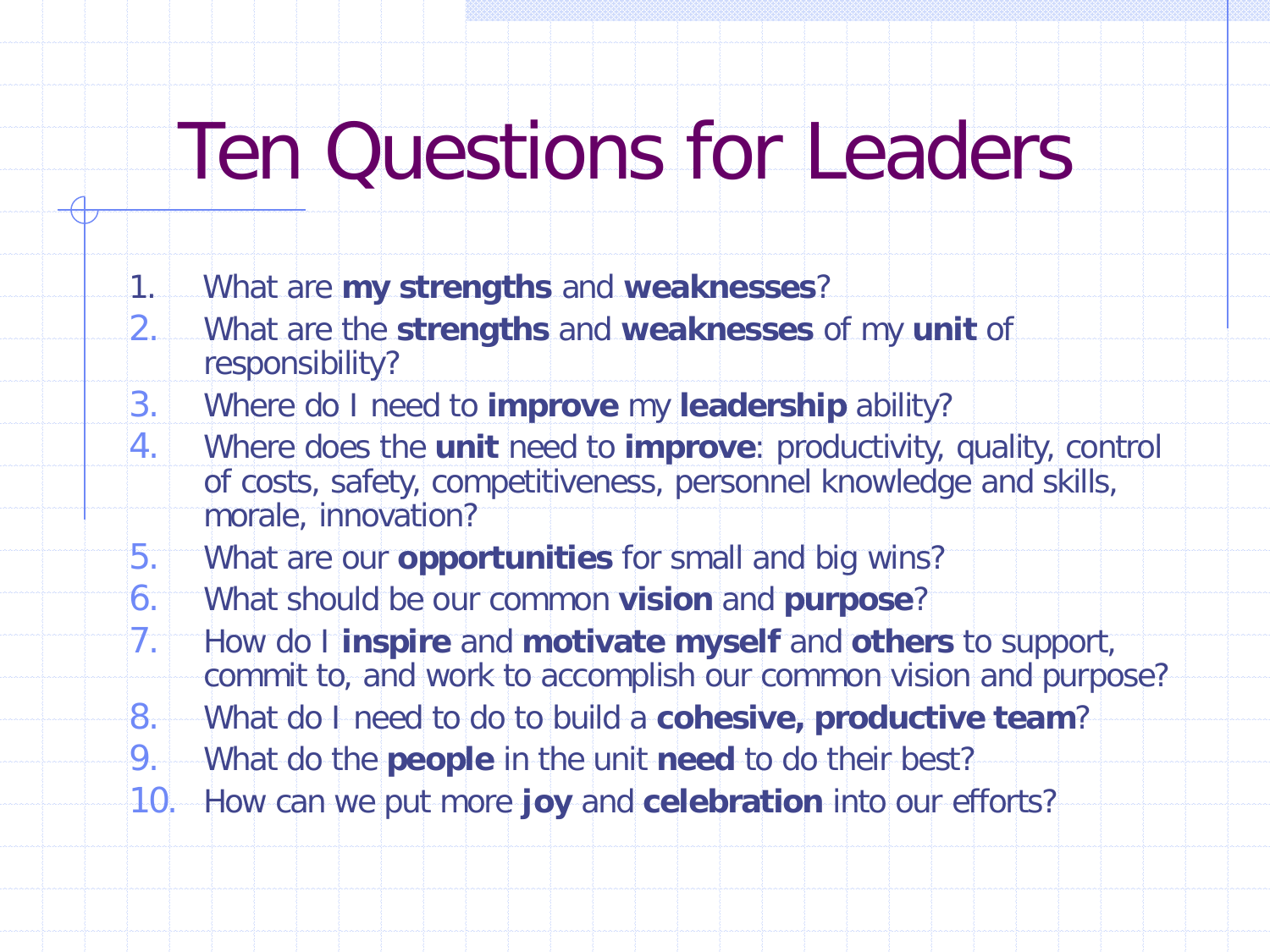### Challenging the Status Quo

In terms of your personal best leadership experience, what did you do, if anything, to challenge the status quo, the existing ways of doing things? What changes did you make? What risks did you take? How did you feel about your actions?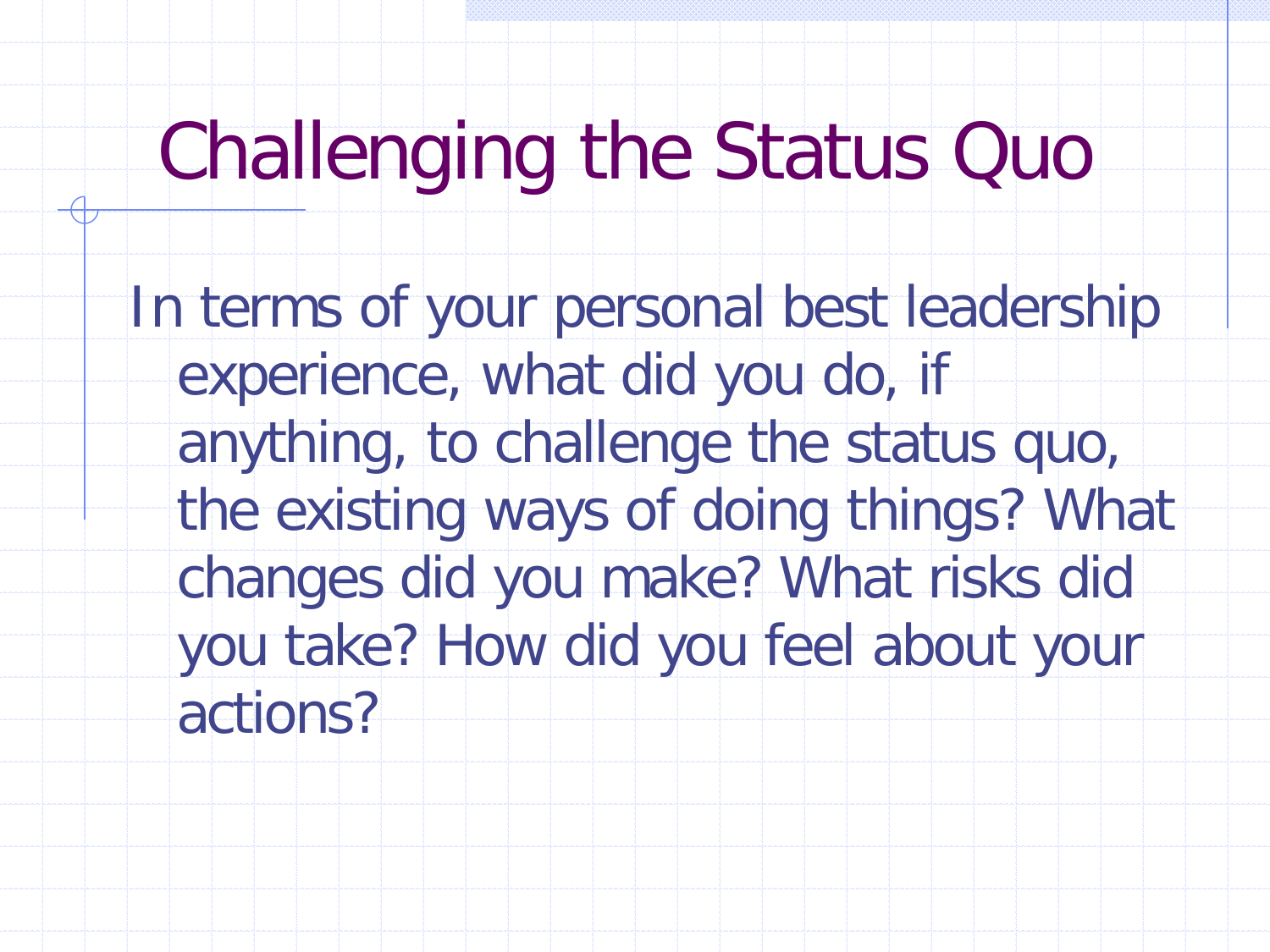Commitment Number 1: Search out challenging<br>opportunities to change, grow, innovate, and improve

- Ø Treat every job as an adventure.
- Ø Treat every new assignment as a start-over.
- **Ø** Question the status quo.
- Ø Send people shopping for ideas.
- Ø Put idea gathering on your own agenda.
- Ø Go out and find something that needs fixing.
- Ø Assign people to the opportunities.
- **Ø** Renew your teams.
- Ø Take a class; learn a new skill.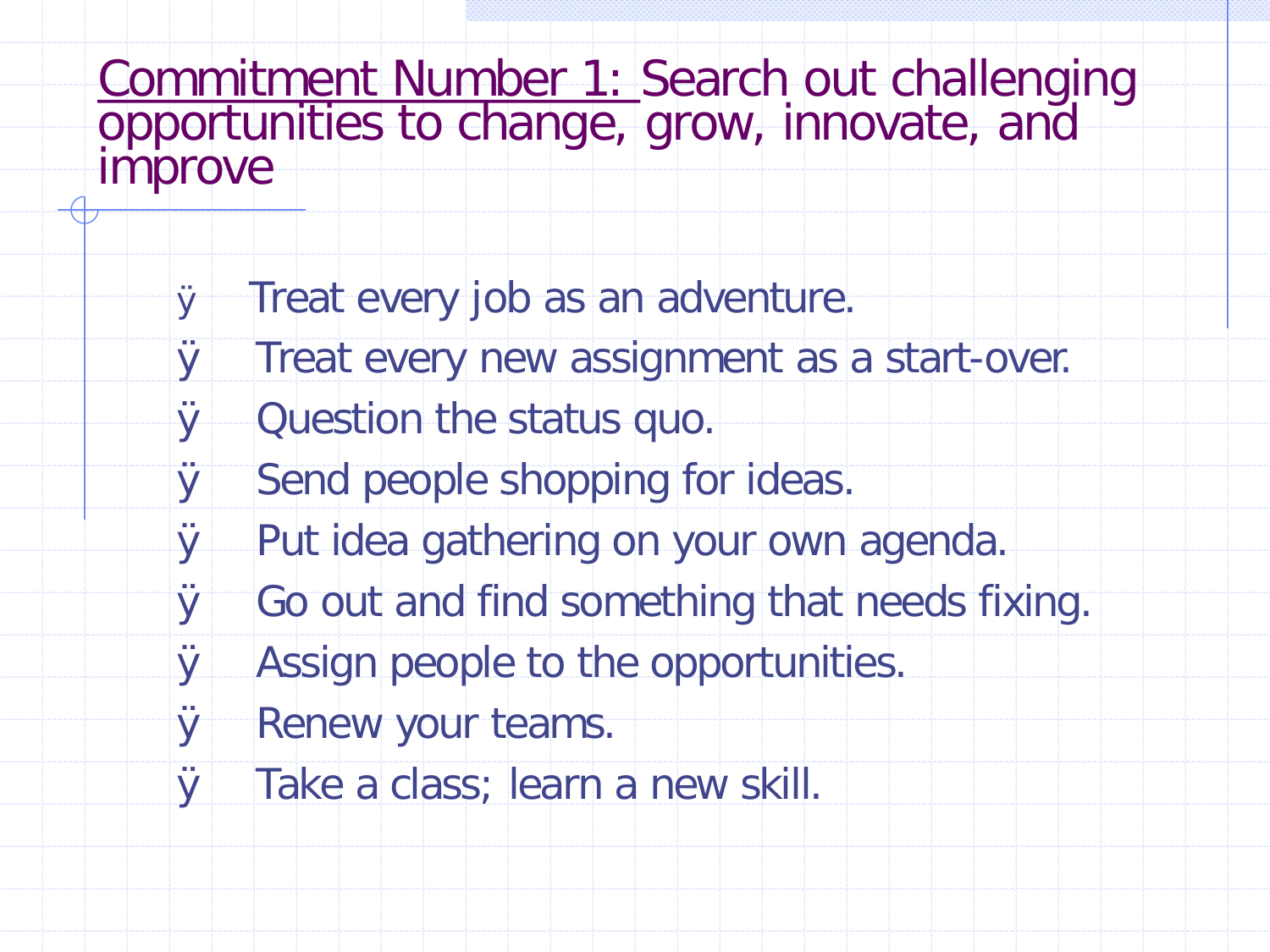Commitment  $#2$ : Experiment, take risks, and learn from the resulting mistakes

- Ø Set up little experiments.
- Ø Make it safe for others to experiment.
- Ø Work even with ideas that sound strange initially.
- Ø Honor your risk takers.
- Ø Debrief every failure as well as every success.
- Ø Model risk taking.
- Ø Encourage possibility thinking.
- Ø Maximize opportunities for choice.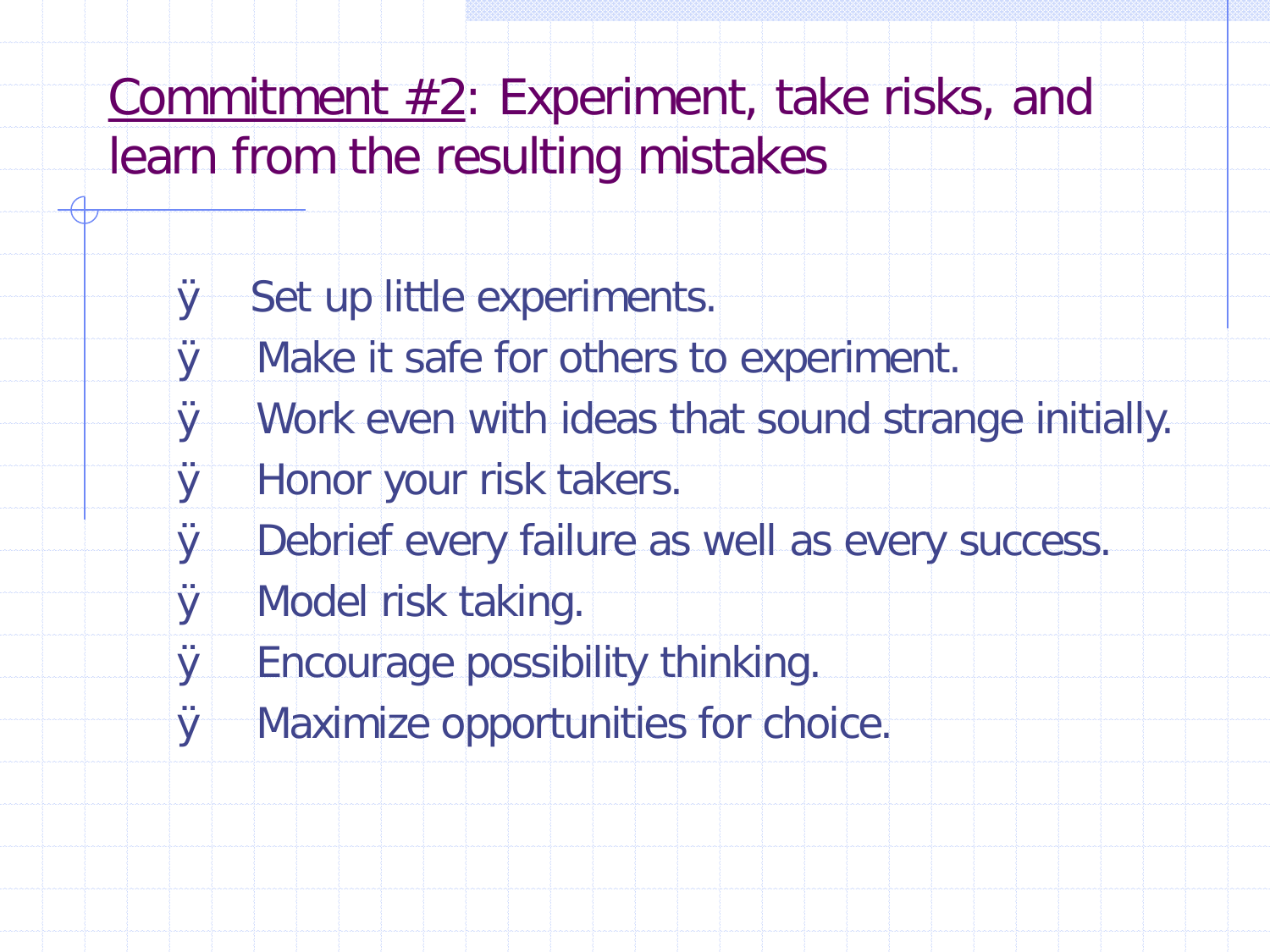Envisioning the Preferred Future

In terms of your personal best leadership experience, what did you dream that you would accomplish? What was your fondest wish, your preferred outcome?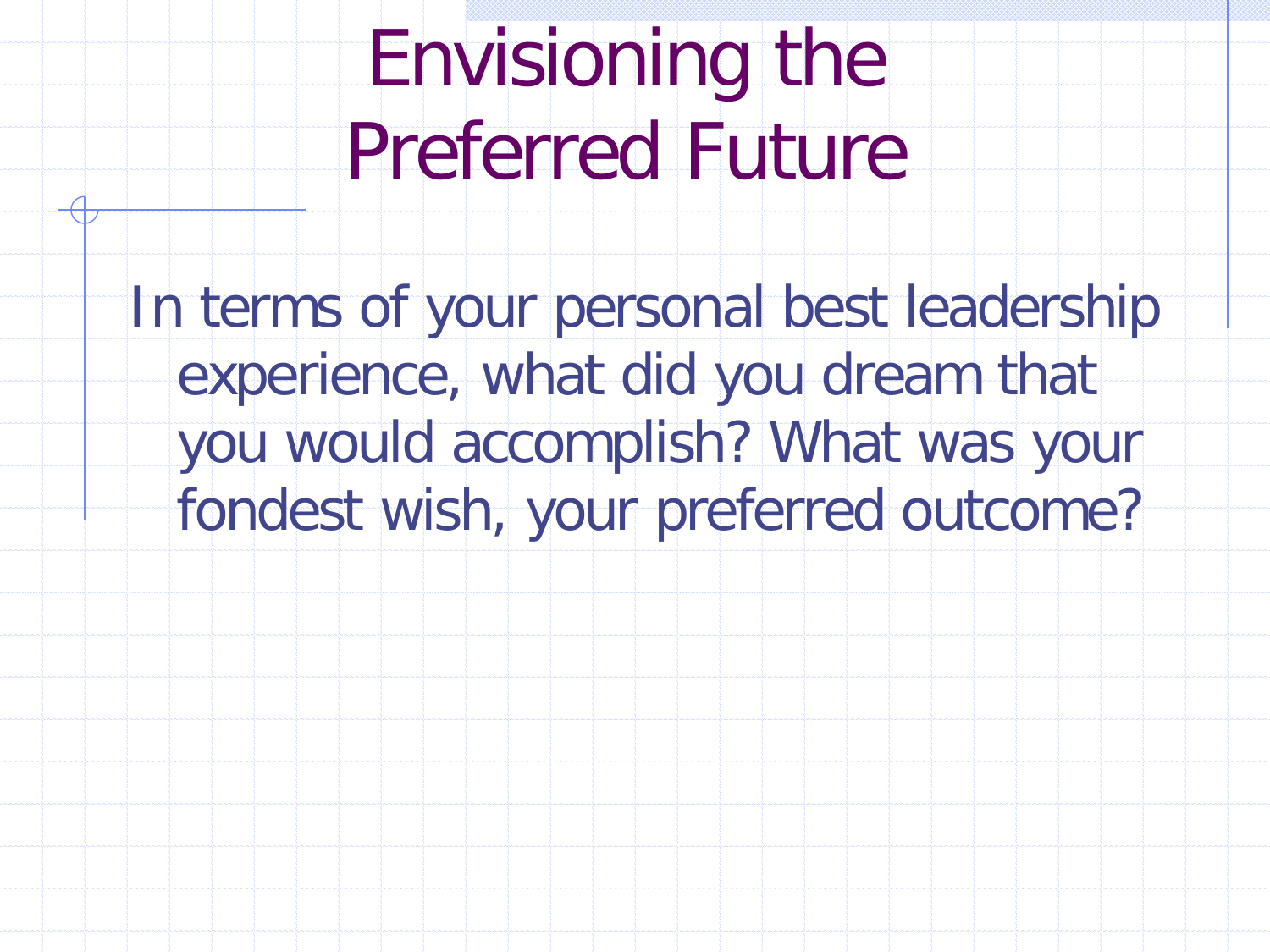# Commitment Number 3: Envision an uplifting<br>and ennobling future

- Ø Think first about the past of your department.
- Ø Envision what you would like it to be in the future.
- Ø Write an article about how your department has made a difference.
- Ø Write a short vision statement.
- Ø Act on your intuition.
- Ø Rehearse with visualizations and affirmations.
- Ø Use a team approach to vision creation.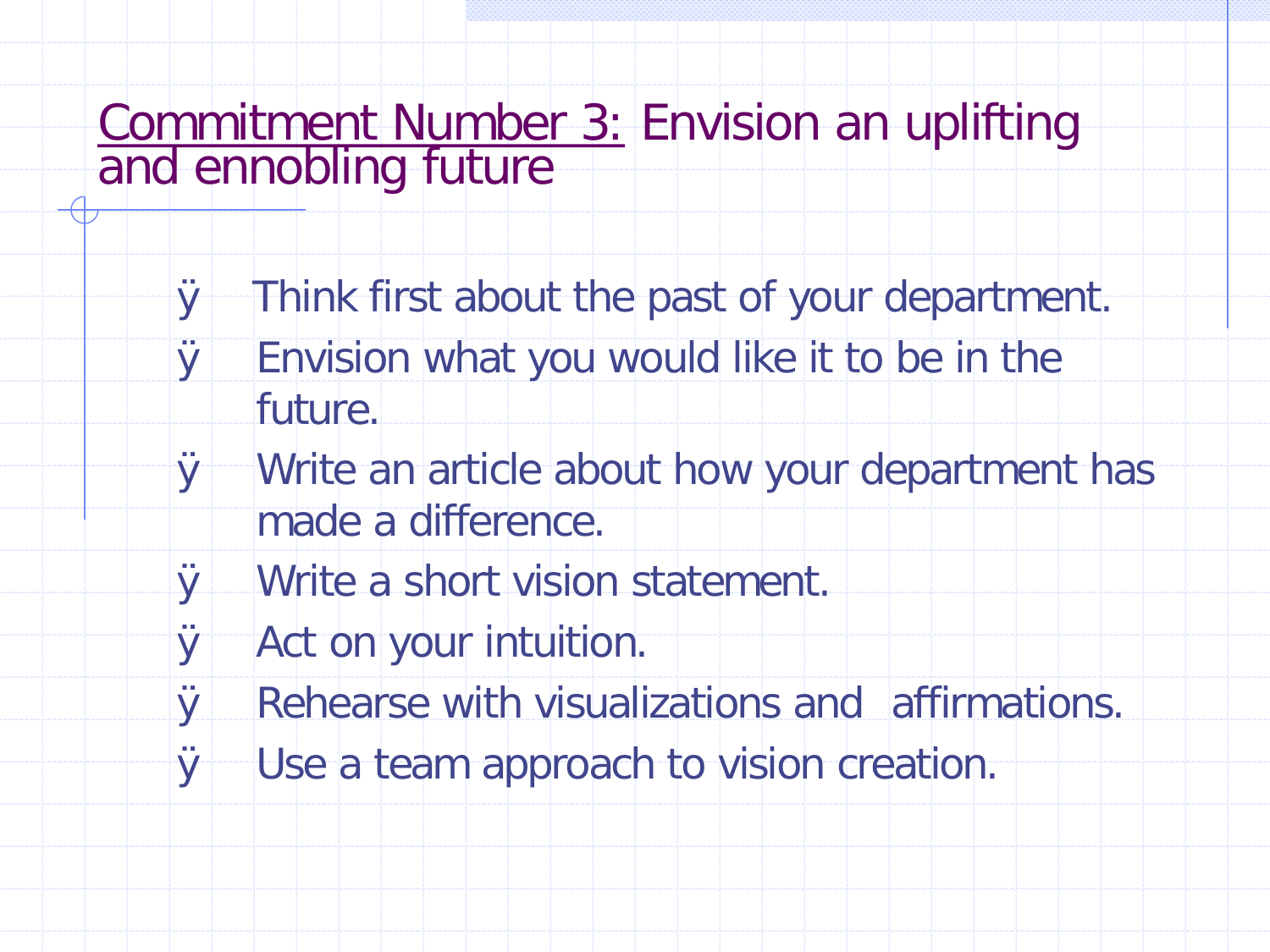## Yeah, But !!!!!!!!

- "I don't have the time it takes to create a vision for the department; after all, 'It's hard to drain the swamp when you are up to your elbows in alligators!'"
- $*$  "I am not an intuitive or visionary person. I am too detail-oriented to do so."
- "The times we live in in Coop force us to be reactive, not proactive."

What's your response to these concerns?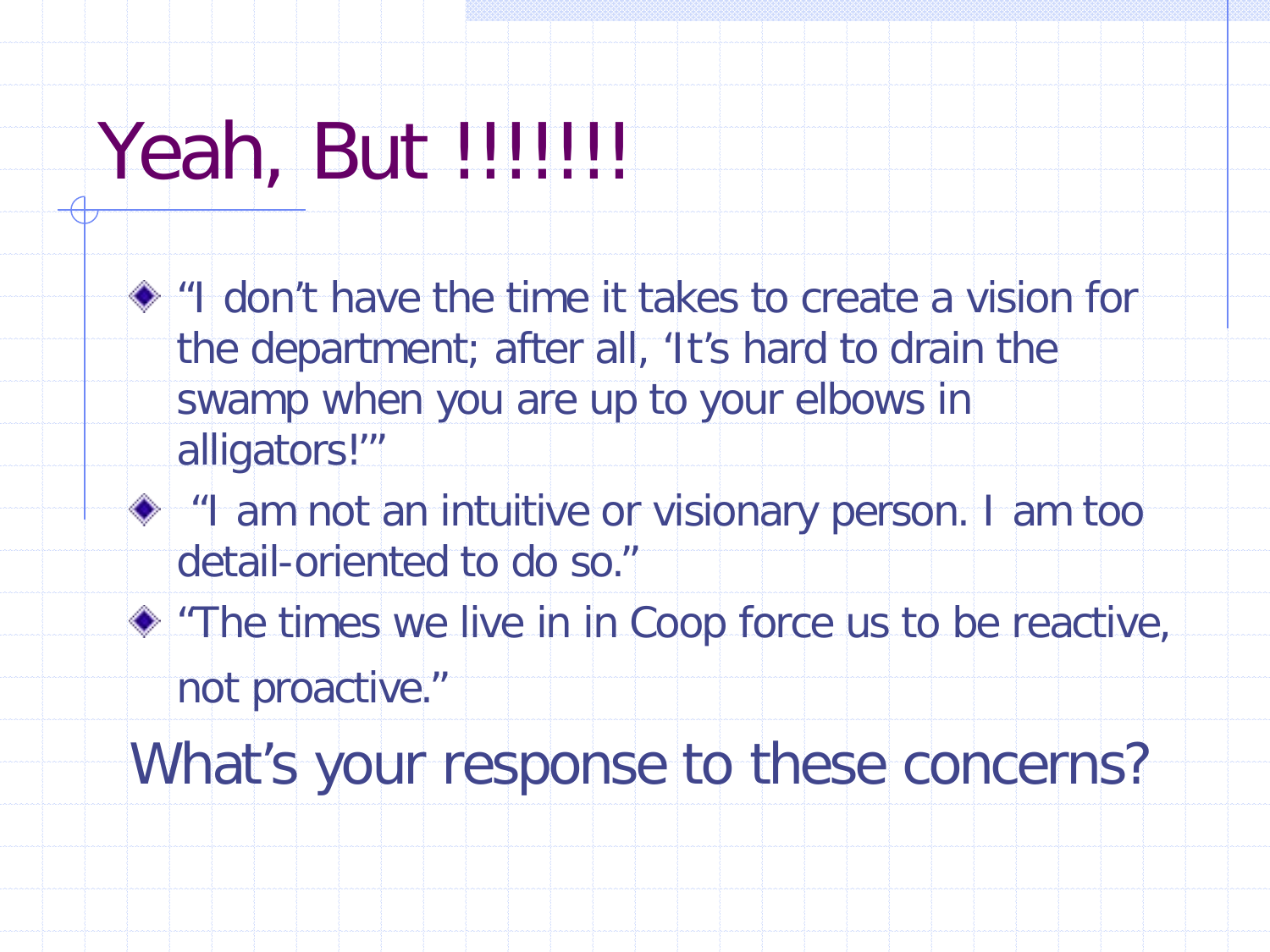Commitment Number 4: Enlist Others in a Common Vision by Appealing to Their Values, Interests, Hopes, and Dreams

- Ø Understand your constituents: their needs, wants, motivators, objectives, priorities.
- Ø Find common ground with each person.
- Ø Develop your interpersonal competences: building trust and rapport, listening, crediting, empathizing
- Ø Breathe life into the vision; help people see their role in bringing the vision alive.
- Ø Speak positively about the department.
- Ø Speak from the heart.
- Ø Make the intangible tangible.
- Ø Listen first—and often.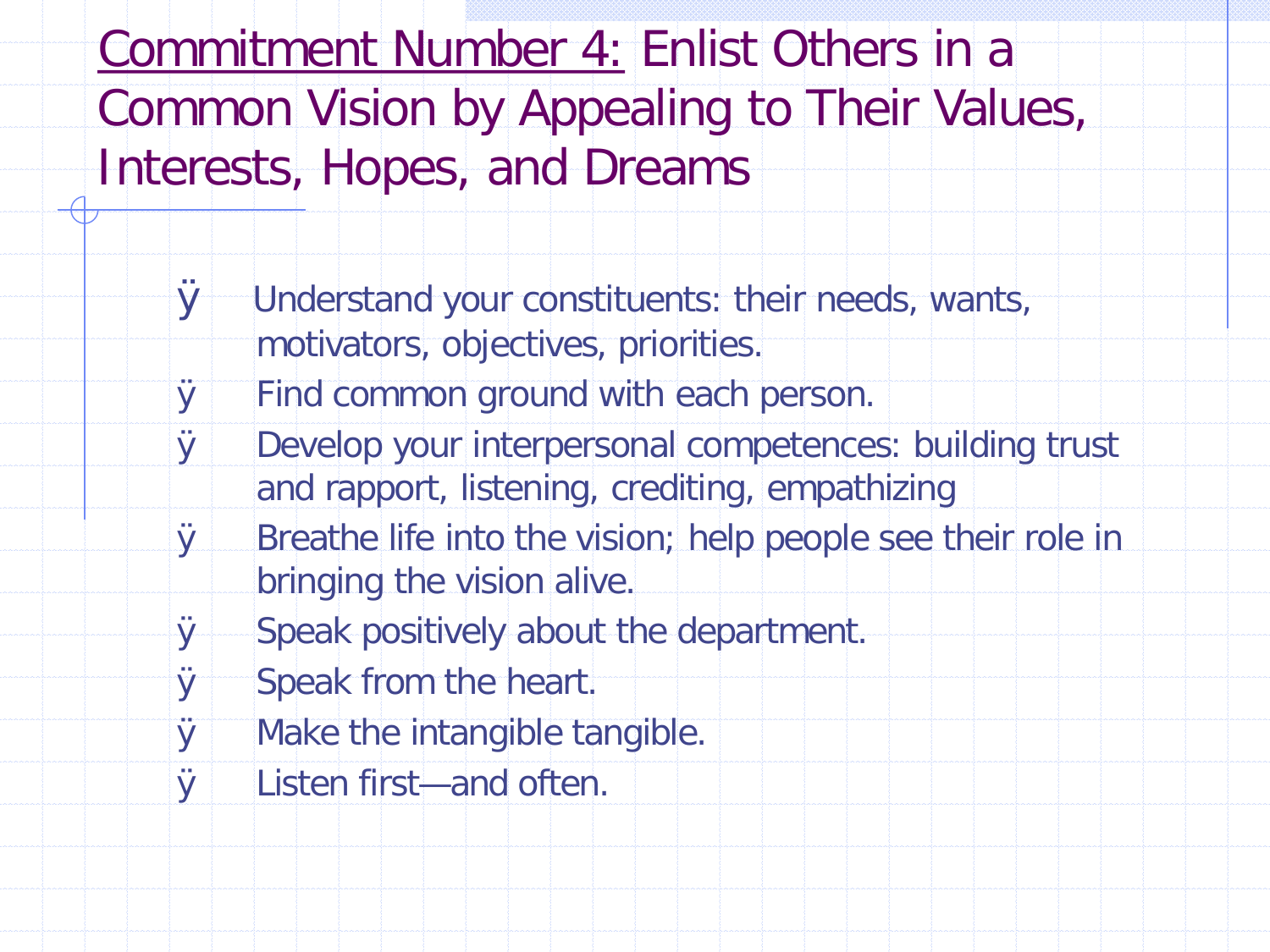### Fostering Involvement

In terms of your personal best leadership experience, how did you foster cooperation and collaboration among those whose support you needed, even if they didn't report to you?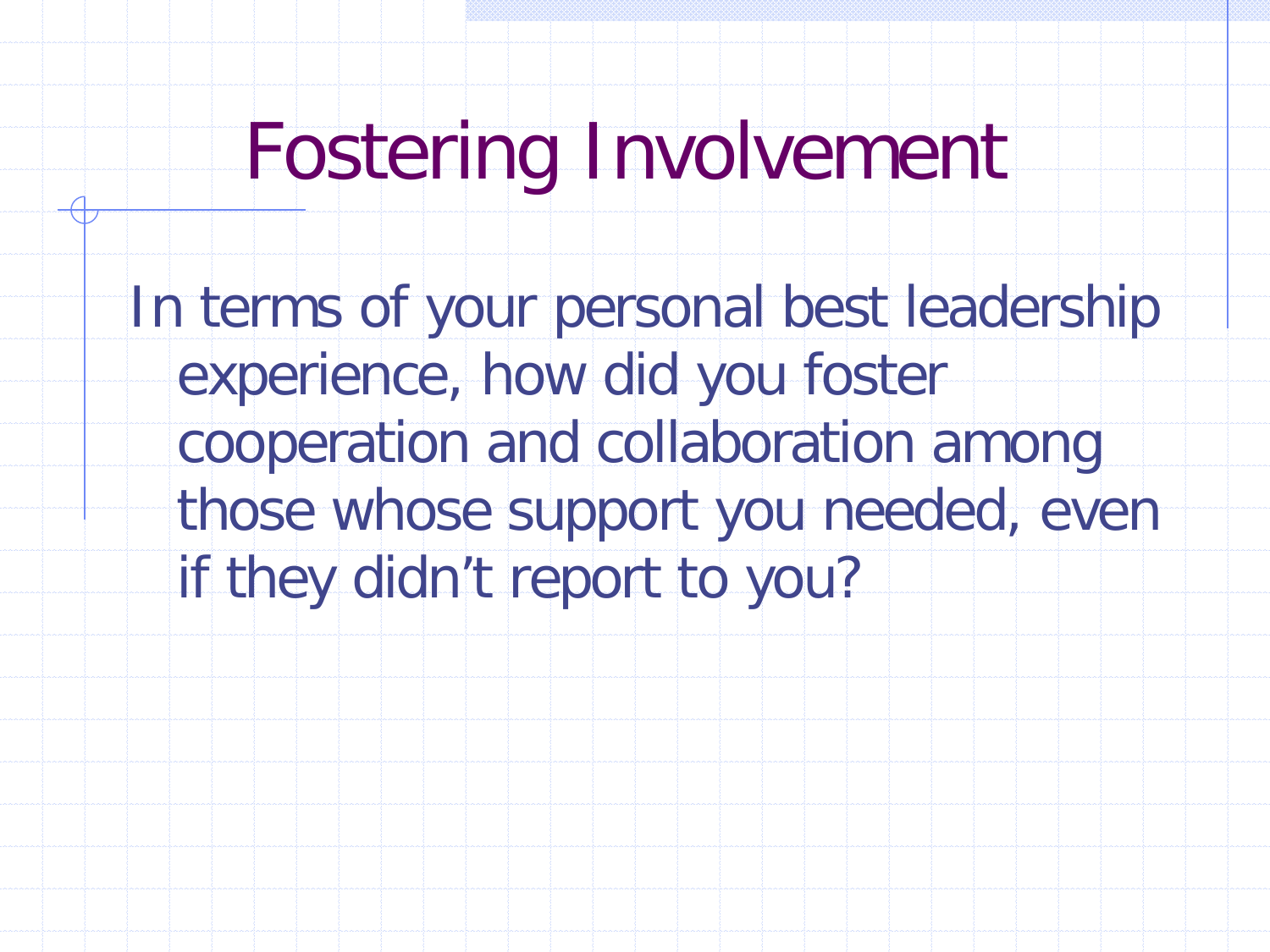Commitment Number 5: Foster Collaboration by Promoting Cooperative Goals and Building Trust

- Ø Always say "we."
- Ø Increase interactions, emphasizing openness of communications
- Ø Focus on gains, not losses.
- Ø Form planning and problem-solving partnerships.
- Ø Always, "Do What You Say You're Going To Do."
- Ø As a team, create and live out communication ground rules.
- Ø As a team, work to enhance strengths and minimize department weaknesses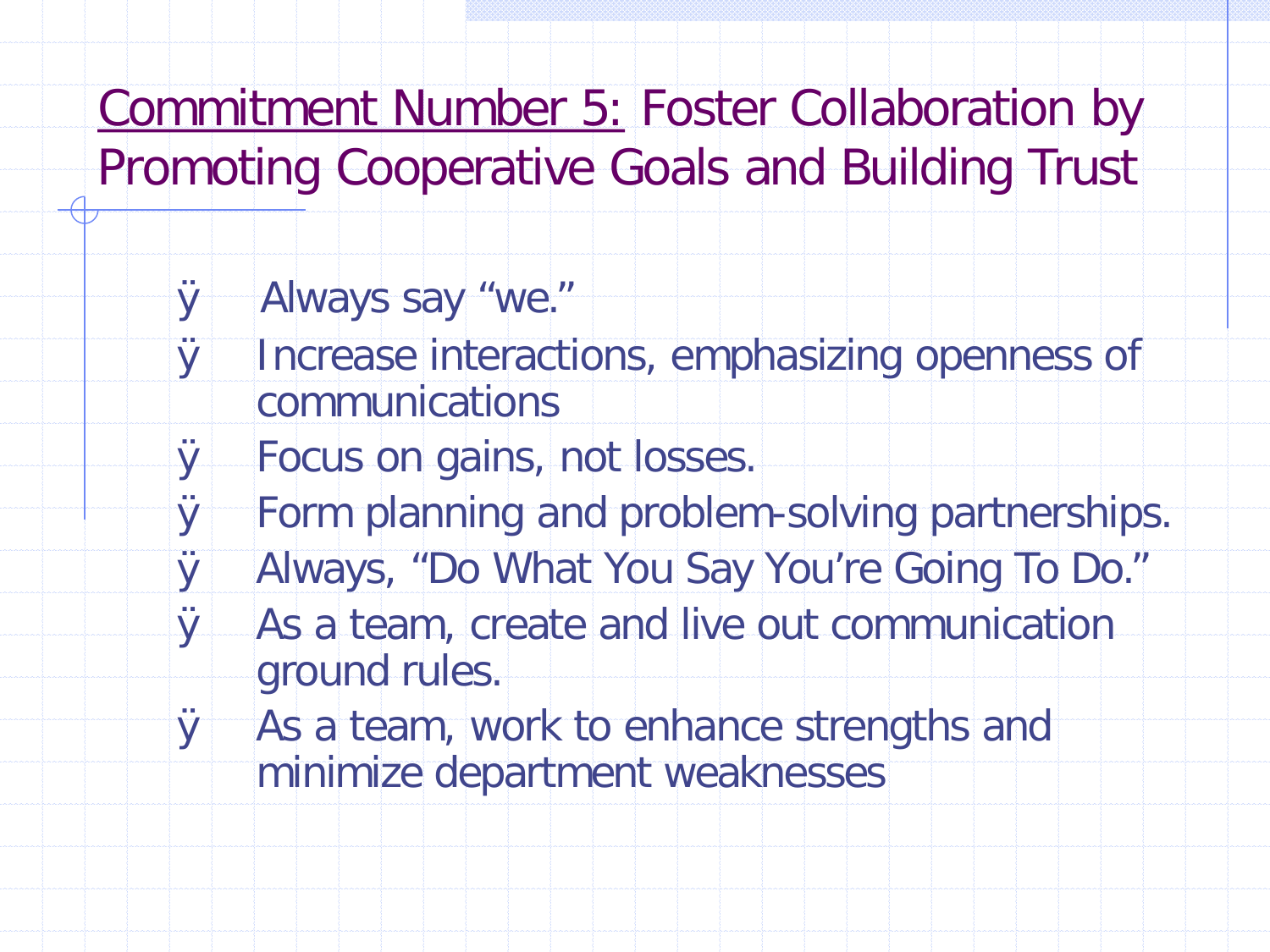Commitment Number 6: Strengthen People by Giving Power Away, Providing Choice, Developing Competence, Assigning Critical Tasks, and Offering Visible Support

- Ø Ensure that you have matched the right person to the right job
- Ø Enlarge people's sphere of influence.
- Ø Make sure delegated tasks are relevant.
- Ø Educate, educate, educate; train, train, train..
- Ø Make heroes of other people.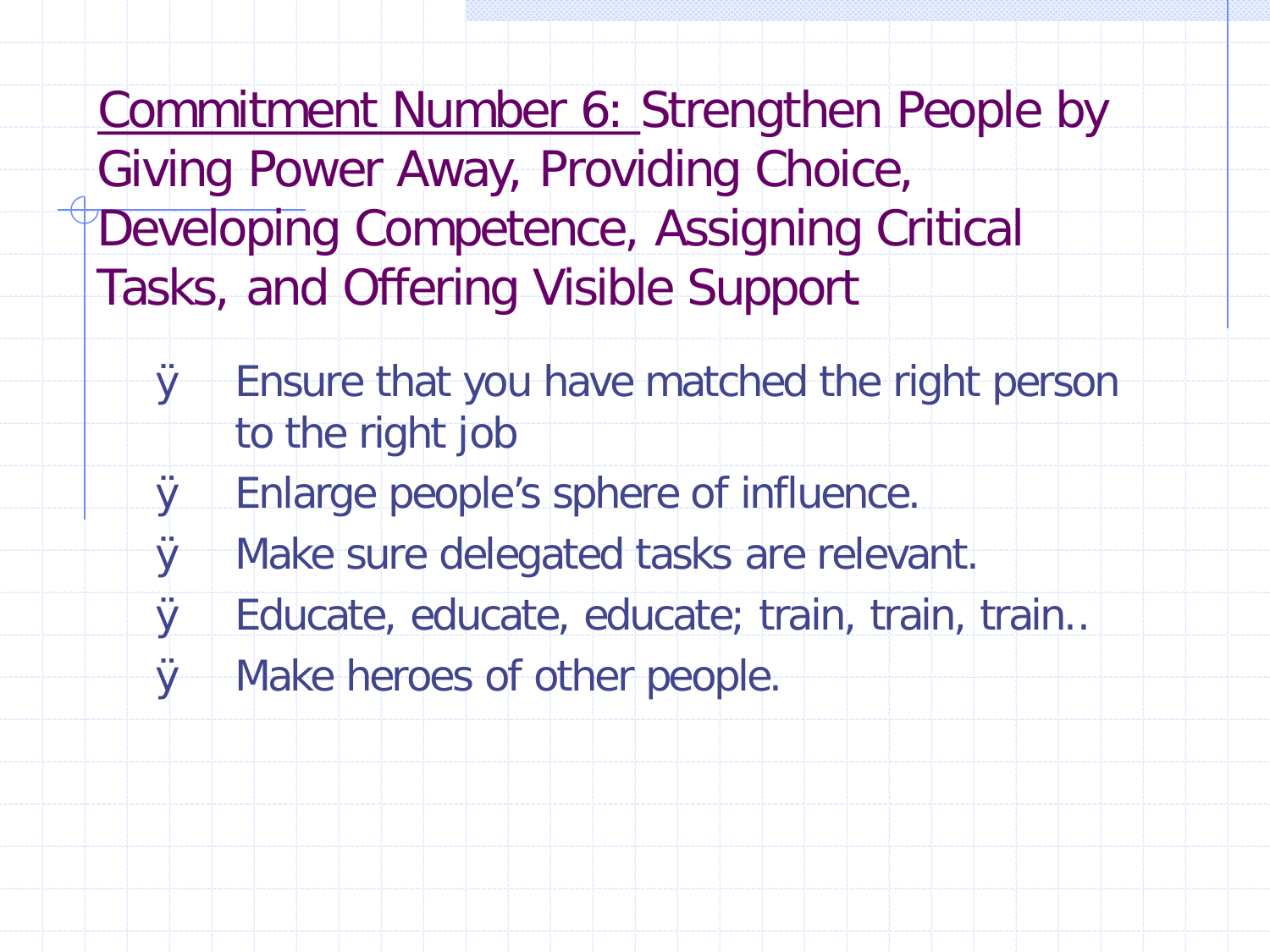## Setting the Example

In terms of your personal best leadership experiences, how did you set the example for others in terms of standards, values, or actions?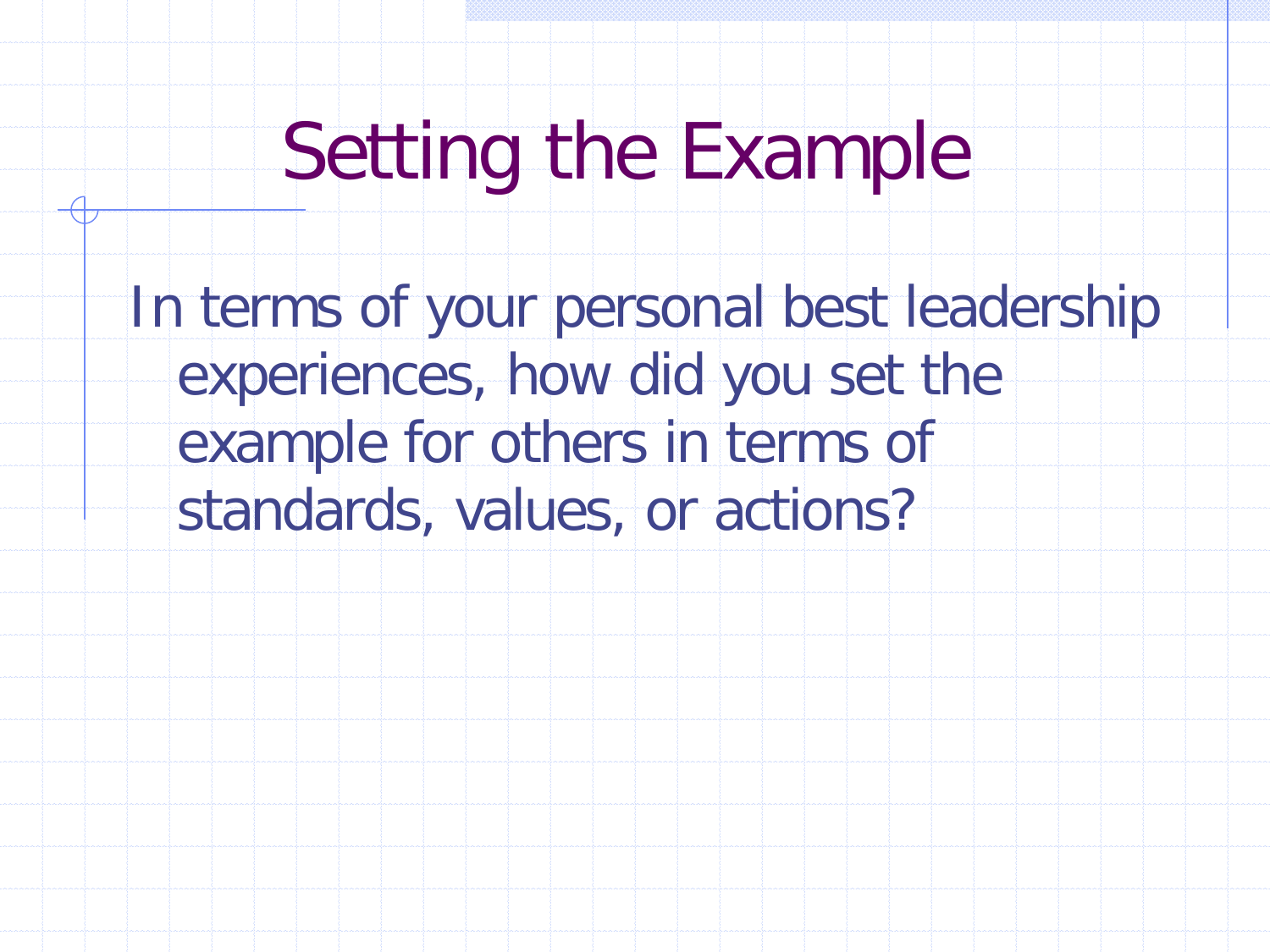Commitment Number 7: Set the Example by Behaving in Ways that are Consistent With Shared Values

- Ø Write your leadership credo. Tell people what they can expect from you. Find out what they want and don't want from you.
- Ø Open a dialogue about personal and shared values.
- Ø Audit your actions.
- Ø Conduct "Stop, Start, Continue" interviews with everyone in your office.
- Ø Clarify standards and hold people accountable for living up to them.
- Ø Deal effectively with performance problems.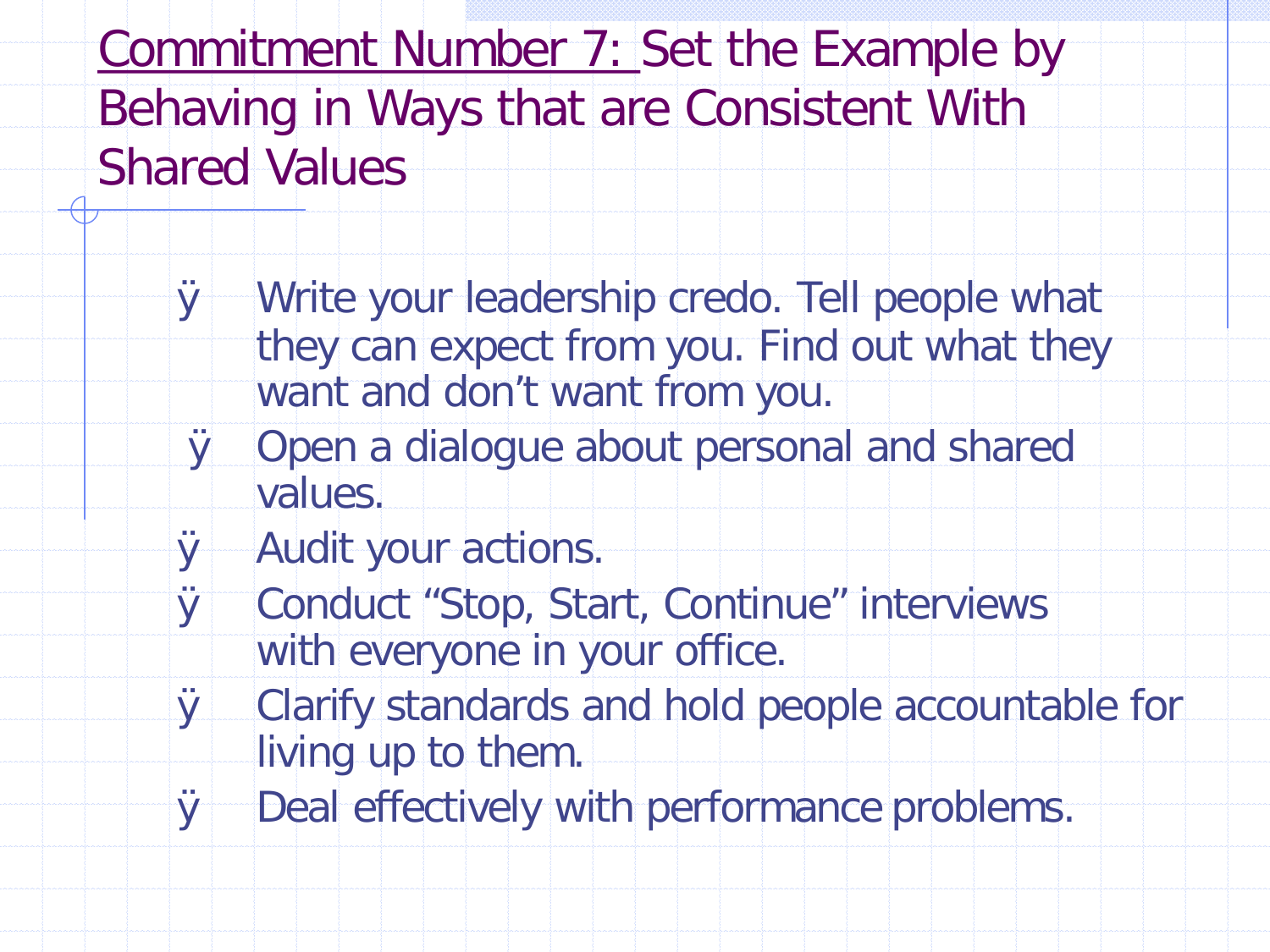Commitment Number 8: Achieve Small Wins that Promote Consistent Progress and Build Commitment

- Ø As a team, create a plan, marked by readily accomplishable goals. Start small.
- Ø Ensure that goals are realistic, measurable and specific. Make them visible to all.
- Ø Spread out the work, but ensure people's best talents are used best.
- Ø Use a bulletin board to announce progress toward goal accomplishment.
- Ø Talk about progress at weekly staff meetings.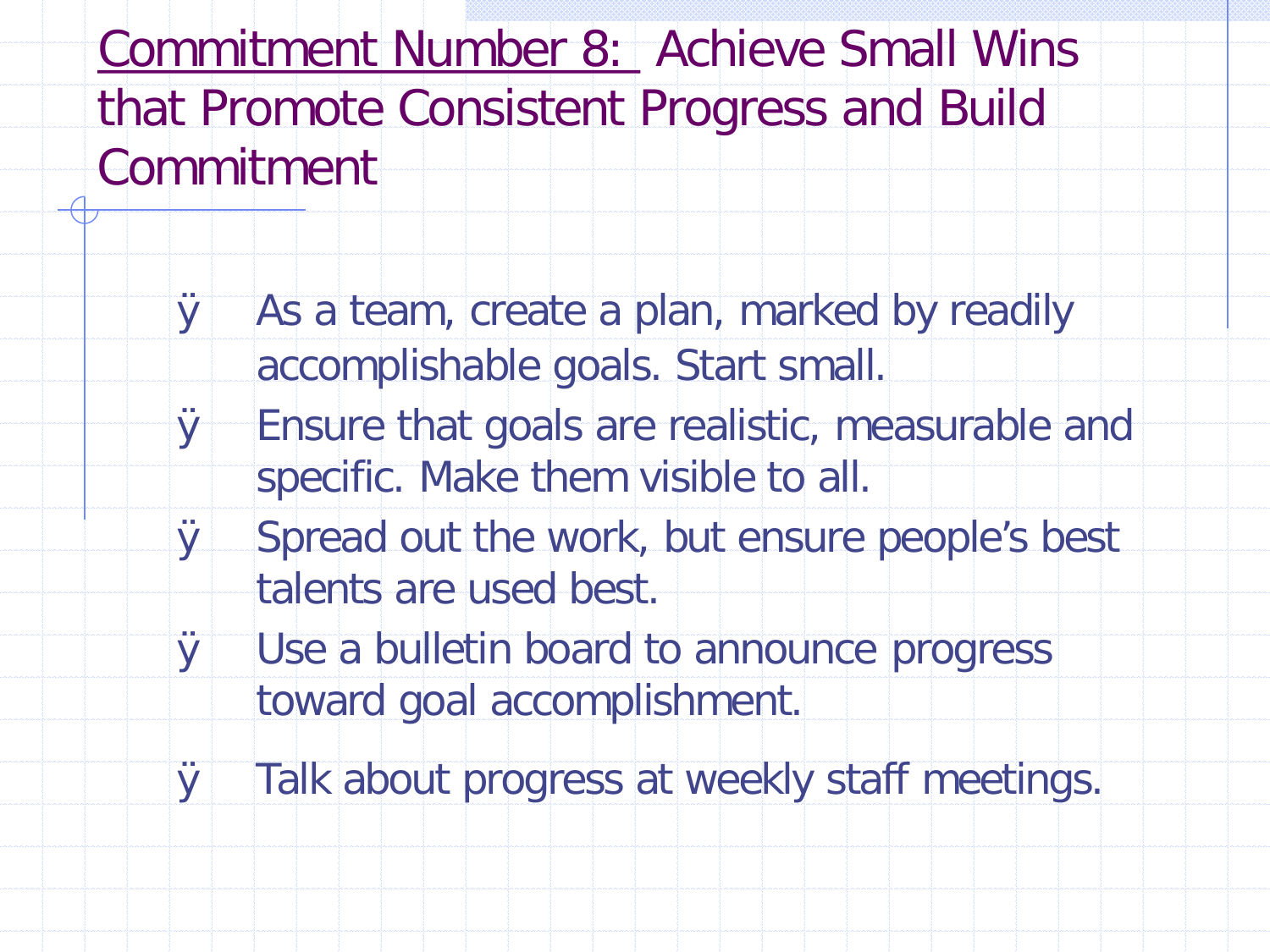### Recognition and Celebration

In terms of your personal best leadership experience, what specifically did you do to recognize individual contributions? Did you celebrate as a team? How?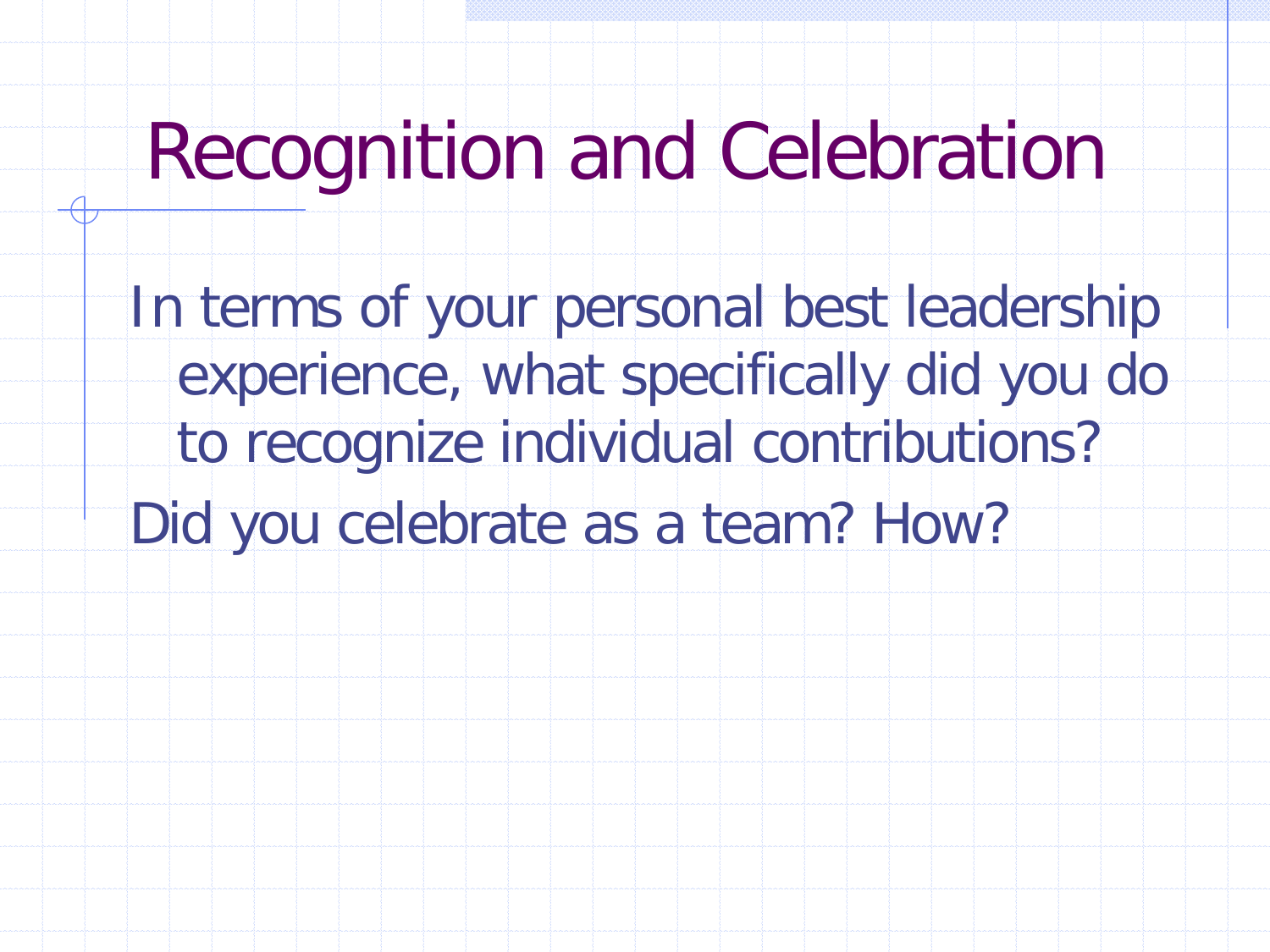- Commitment Number 9:Recognize Individual Contributions to the Success of Every Project
- ØBe creative about rewards and recognition and give them personally.
- **ØTailor what and how you recognize people to** their preferences
- ØMake recognition public to those who wish it so.
- ØDesign the reward and recognition system participatively.
- ØProvide feedback en route.
- **ØCreate Pygmalions.**
- ØFind people who are doing things right.
- **ØCoach people for improvement.**